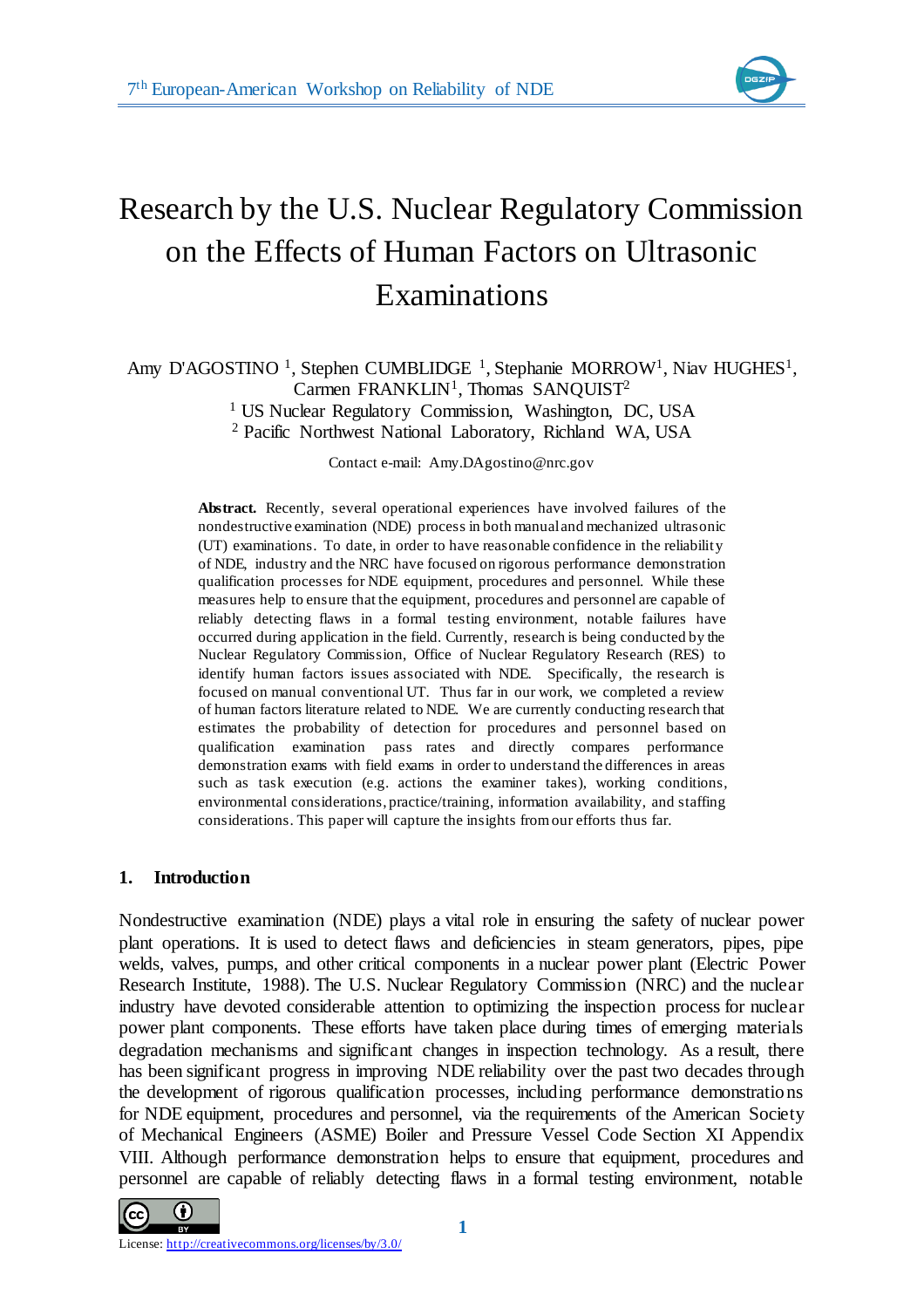failures have occurred during application in the field. In each case, the equipment and procedures, while not always optimal, were physically capable of obtaining discernable signals from the flaws.

These recent events suggest that robust techniques and qualifications are necessary, but may not be sufficient, to accomplish reliable NDE in the field. The effective application of NDE can be dependent on the personnel performing the examination, the design of the task, along with the environmental and organizational conditions within which personnel carry out the task. Further, there is recognition that the performance demonstration environment is very different from working conditions in the field. An inherent feature of performance demonstration tests is that the testing is conducted under somewhat ideal conditions in a laboratory-like environment. Thus, human factors must be considered in order to have reasonable assurance of the reliability of NDE equipment, procedures, and personnel in the field.

## **2. Research Plan**

The NRC Office of Regulatory Research (RES) is currently conducting research to systematically identify human factors issues associated with NDE. Specifically, the research is focused on manual conventional UT. The goals of our research are to:

- Systematically evaluate the human factors that can affect UT inspectors.
- Determine the key differences between UT NDE performed in a performance demonstration qualification environment vs. field inspections.
- Determine the highest priority human factors that may be impacting UT NDE performance in the field.

In order to attain these goals, our research approach consists of three phases: 1) Topic characterization, 2) Task analysis and 3) Prioritization.

## *2.1 Research Phase 1: Topic Characterization*

Our objective for the first phase of research, topic characterization, was to develop a highlevel understanding of the NDE domain and associated research relevant to human factors in NDE. We gathered information about NDE through: 1) site visits to the Electric Power Research Institute (EPRI) performance demonstration facility, nuclear power plants, and NDE vendor companies; 2) review of relevant codes, standards and regulations; 3) review of operating experience; and 4) review of relevant NDE research studies. One of our primary activities during this phase was to perform a literature review to characterize the current state of human factors research specific to NDE. The framework for the literature review and key findings are discussed below.

# *2.1.1 Review of Human Factors in NDE Research*

Although human factors issues were often mentioned in NDE reliability research, most research programs did not give much attention to including human factors investigations in their research designs (Singh, 2000). Numerous reviews have concluded that variations in NDE reliability cannot be attributed to a single "human factor," but instead it is likely that many factors interact with each other in a sociotechnical system to collectively impact NDE performance (Carter & McGrath, 2013; Enkvist, Edland, & Svenson, 1999; Norros, 1998). Further, Bertovic et al. (2014) note that characterizations of human factors in NDE tend to be narrowly focused on the mental and physical conditions of the individual, and give less attention to the broader scope of task, team, environmental, and organizational conditions that influence human performance. Bertovic et al. (2014) argue that adopting a systems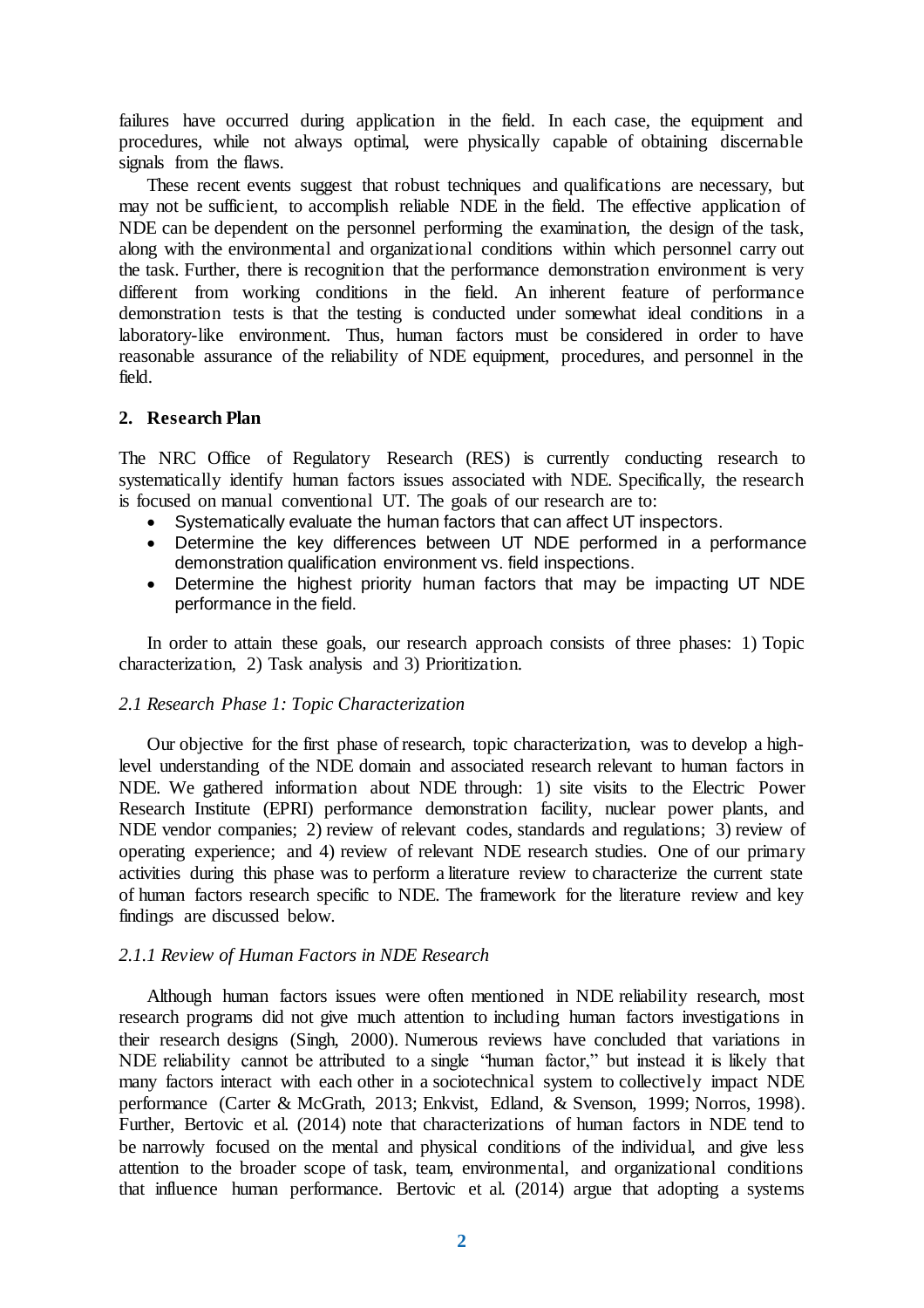approach to human error is more effective at understanding the underlying mechanisms that lead to errors (e.g., task, organizational, environmental) rather than simply blaming the NDE inspector for making an error.

We used Neville Moray's sociotechnical systems model (2000) as a basis for organizing our human factors literature review. Moray's model uses a systems approach to understand how technical, behavioral, environmental, and organizational factors interact to affect human performance. We adapted this model to include five categories (see Figure 1): task characteristics, individual differences, team or group characteristics, the physical environment, and organizational factors.



Figure 1. Sociotechnical systems model adapted from Moray (2000) for categorizing human factors considerations in NDE.

Task factors relate to the tools (e.g., equipment) and process (i.e., task execution) that inspectors use to conduct an NDE inspection. Pre-job preparation was a task factor frequently discussed in the research literature. Pre-job preparation includes activities that can be carried out or materials that can be provided before component inspection that enhance the inspector's ability to perform a quality NDE. While these activities/materials are not part of the examination, they have the potential to significantly impact the quality and accuracy of the examination. Equipment design issues were also widely acknowledges in the literature, with multiple calls for design guidance or standardization of UT equipment. Multiple attributes related to the scanning process, such as scanning speed, technical, and an inspector's posture while scanning were also discussed as influencing NDE reliability.

Individual differences refer to differences between personnel who perform NDE, and can include such things as personality, motivation, memory, spatial ability, physical ability, and visual acuity. One key finding related to individual differences was that NDE inspectors with greater mechanical comprehension demonstrated better performance than inspectors who scored lower on a test of mechanical comprehension (Bell et al., 2012; McGrath, 2008). Inspector attitude and motivation has also been empirically linked to NDE performance (Enkvist et al., 2001; Herr & Marsh, 1978; Krishnamoorthy et al., 2009; Norros, 1998; Norros & Kettunen, 1998; Shull, 2002). An inspector's trust in their own performance, motivation, and feedback are all potential determinants of performance quality.

Compared to other types of human factors, there was very little research about the effects of group characteristics on NDE performance. Most studies focused solely on the inspection reliability of a single inspector working in isolation. However, operating experience suggests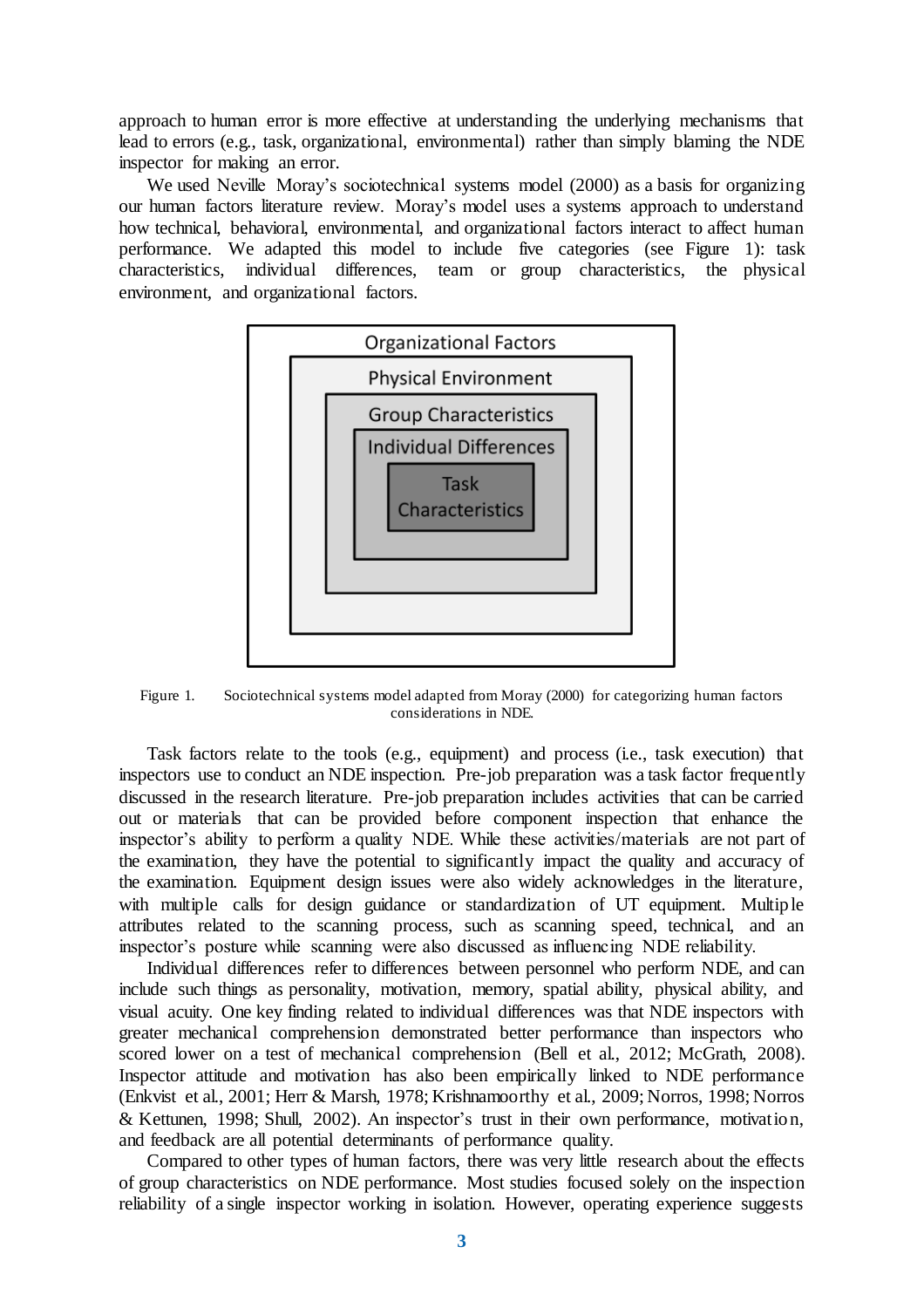that NDE inspectors frequently work in pairs when inspecting a component. Coordination between inspectors can vary greatly depending on how the inspection task is performed.

Various elements of the physical environment have been discussed in the NDE literature in terms of their influence on the quality and reliability of an inspector's performance. One unique characteristic of the physical environment in nuclear power operations is the presence of radiation, which also means that inspectors are often required to wear extra personal protective clothing and equipment. Other physical characteristics that are common across many industrial settings and can negatively influence performance include extreme temperatures, noise, and vibrations. Lighting in particular can have a direct influence on an inspector's ability to perform their task. Due to the nature of the NDE task in a nuclear power plant—typically inspecting pipes and welds—the NDE task may also be performed in restricted work spaces.

Although our review identified many references that mention organization factors, there was a significant lack of empirical research on organizational factors in relation to NDE performance. A recent literature review by Bertovic (2015) identified only a handful of NDE studies that explicitly considered organizational factors. Nevertheless, organizational factors were often theorized as having a significant influence on NDE reliability. The types of organizational factors mentioned were most often related to the culture of the organization, management oversight and supervision, and training strategies.

Based on these results from our phase 1 research, we further informed the sociotechnical systems model to identify specific factors that influence NDE performance (termed performance influencing factors) within each of the five human factor categories (see Figure 2).



Figure 2. NDE performance influencing factors.

#### *2.2 Research Phase 2: Task Analysis*

The outcomes of Phase 1 of the research helped to establish a high-level understanding of the NDE domain and the current state of human factors research in NDE. The objectives of Phase 2 are to develop a deeper understanding of the tasks UT inspectors perform, the environment they work in, and the challenges they face. In addition, we are interested in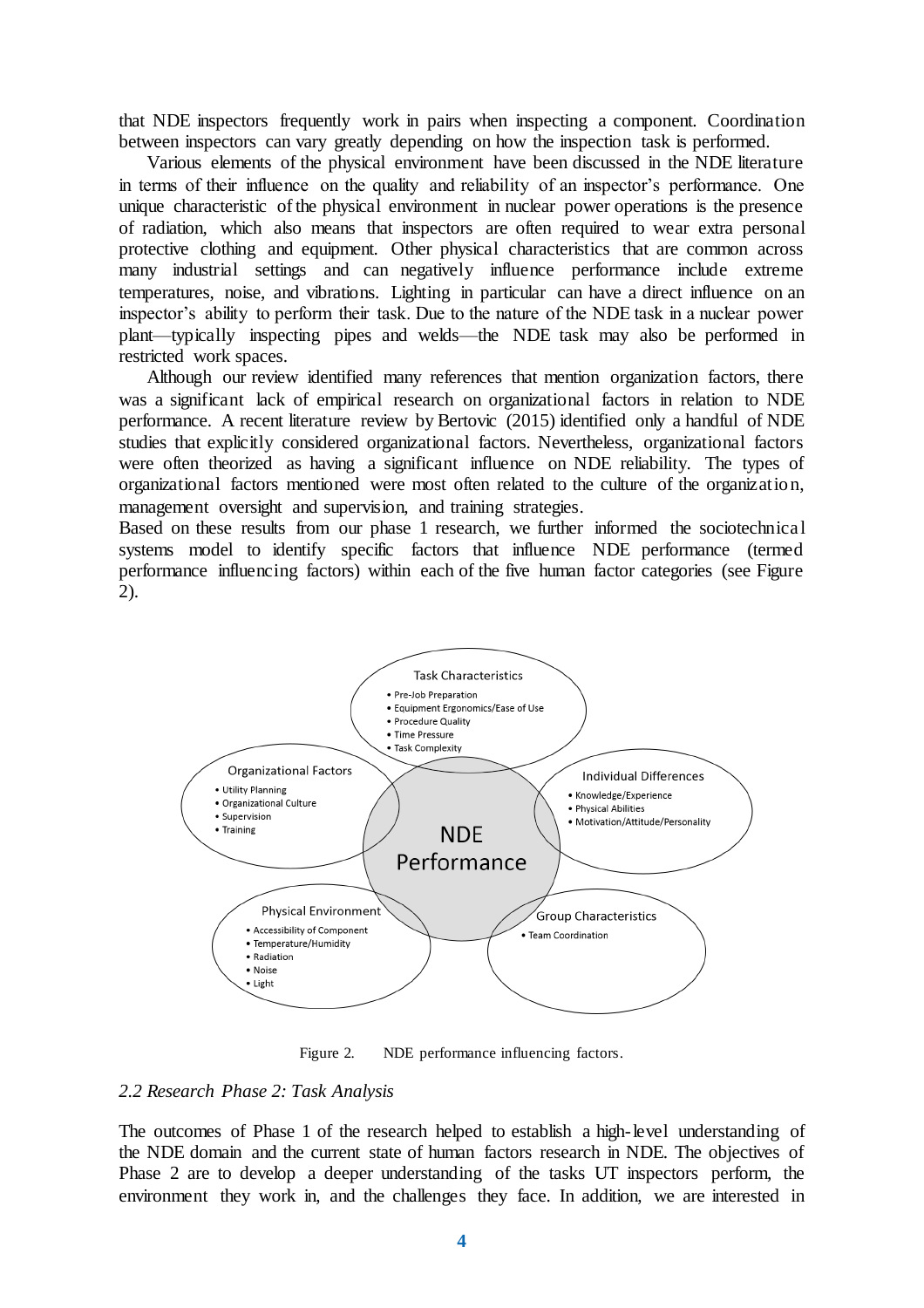identifying the primary differences between UT NDE in a laboratory-like environment (i.e., performance demonstration qualification exam) and a field environment that may affect performance.

The activities in Phase 2 consist of performing a job-task analysis. Job-task analysis is a "mixed method" research approach using a range of information sources, including interviews with subject matter experts, observations, tabletop discussions, procedure analysis, and document reviews. Progress on Phase 2 is ongoing. A preliminary task list and initial insights from field observations are presented below.

# *2.2.1 Manual UT Functions and Tasks*

Based on discussions with subject matter experts and reviews of UT procedures, we developed a list of functions and tasks related to the job of manual UT. A function is defined as a group of activities generally performed together to accomplish an overall goal, whereas tasks are smaller units of behavior that provide information about human-information processing demands, communication requirements, and interactions with people and equipment. After developing an initial task list, we then worked with EPRI to conduct a tabletop analysis with 11 subject matter experts to validate and expand the list. We identified four primary functions for manual UT: plan inspection, prepare for examination, conduct examination, and report results. Each function is distinct based on its overall goal, and where and when it is performed. Specific tasks are listed within each function. Figure 3 presents the list of functions and tasks.



Figure 3. Manual ultrasonic testing functions and tasks.

This list of functions and tasks was used as the basis for developing an interview protocol to collect in-depth information from personnel who perform manual and phased array UT at nuclear power plants. To date, we have interviewed a total of 32 personnel qualified to perform UT from nuclear power utilities and vendor organizations. We conducted ten individual in-person interviews, and two group interviews with 12 Level 2 qualified UT personnel and ten Level 3 qualified UT personnel, respectively. Additional data collection is ongoing.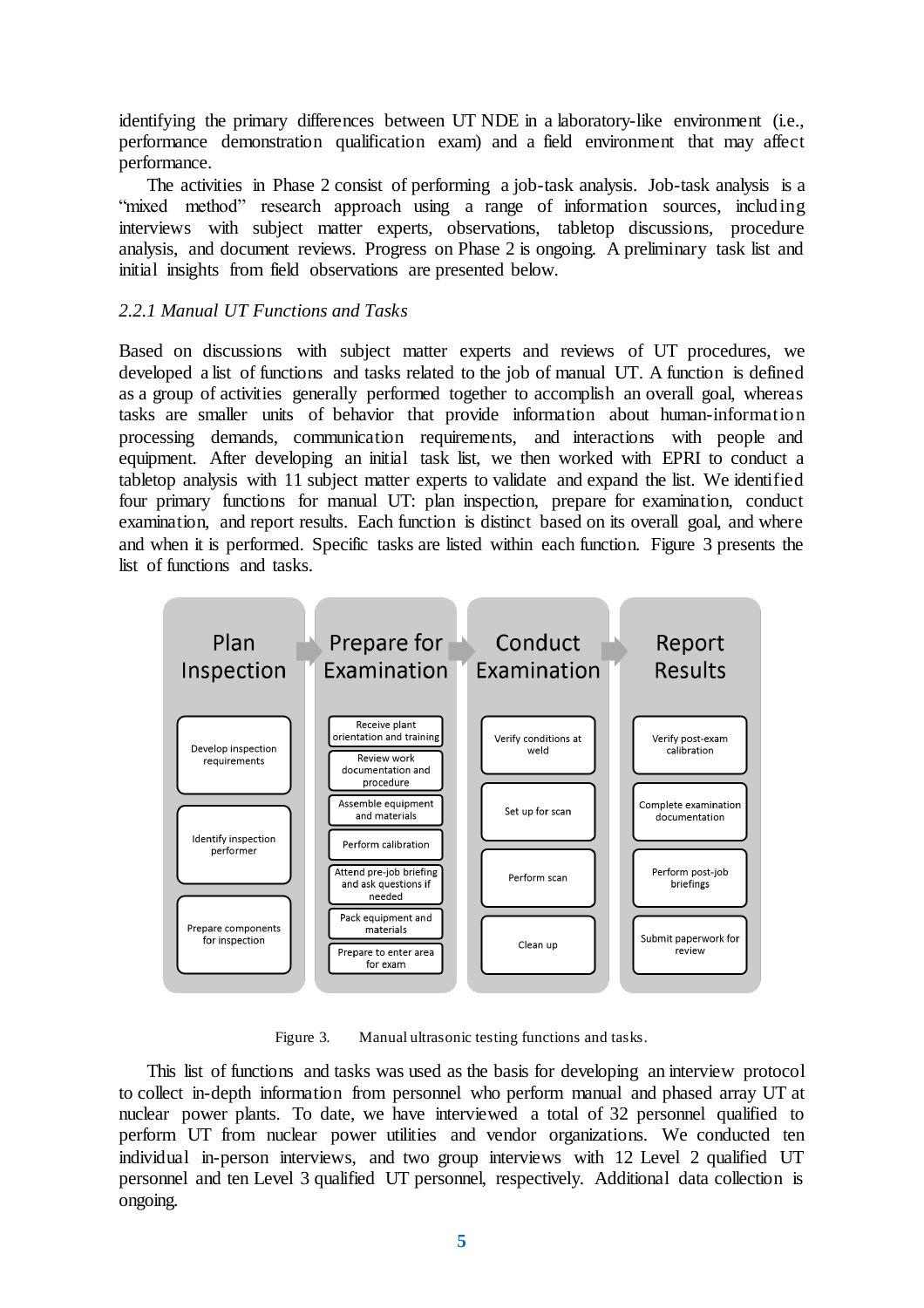#### *2.2.2 Observations from the Field*

In addition to discussions and interviews with subject matter experts, we have conducted multiple observations of manual UT in nuclear power plants. These observations have provided valuable insight about the context in which manual UT is performed. One initial observation about NDE in nuclear power plants is that working conditions can vary widely. Inspectors may perform UT scans on pipe welds prior to the pipe's installation in the plant (pre-service exam) in a relatively mundane environment, such as a weld shop. On the other end of the spectrum, inspectors may need to ascend multiple ladders in high heat, high radiation environments, wearing multiple layers of protective clothing and equipment, encounter space restrictions, and contort themselves into awkward postures when performing scans on components.

When asked about the tasks that are most difficult to perform, multiple inspectors noted that performing the scan is often the most straightforward task, but coordinating with other personnel to prepare for the exam and actually getting to the correct component can be onerous. We observed numerous examples of the significant coordination required among NDE personnel, scaffold builders to access the component, maintenance personnel to prepare the surface of the weld, radiation protection personnel to allow access to the area, and plant outage coordinators to ensure the inspection can be performed. Once NDE inspectors access the area where the component is located, it can also be difficult to positively identify the correct weld. Nearby tags are often difficult to find or nonexistent, and isometric drawings may show the plant as-designed, rather than as-built.

We also observed different varieties of time pressure faced by NDE inspectors. The NDE inspection team may face time pressure due to the overall plant outage schedule. The coordination needed to prepare and access the components may lead to short windows of time when the scan can be performed. There is also time pressure related to NDE personnel's shift schedules. Although a UT scan may only take 45 minutes to complete in the field, the preparation for that exam may take multiple hours. Given the amount of time invested in preparing for an exam, an NDE inspector is particularly motivated to complete the exam during their shift. If the exam cannot be completed during the shift, then the exam may need to be performed on a different day or by a different inspector on the next shift, and all the preparation tasks (e.g., reviewing work documentation, procedures, calibration, pre-job brief, etc.) must be repeated. There is also task-specific time pressure, often due to radiation exposure limits in the area where the exam is being performed. Inspectors may feel pressure to move quickly to complete an exam because they are only allowed a certain amount of time in the high radiation area before they exceed radiation dose limits, or because they are nearing their yearly radiation dose limits, which may then impact their ability to work in nuclear power plants for the rest of the year.

We are continuing to collect data through interviews and observations for the job-task analysis and anticipate completing phase 2 of the research by the end of 2017.

## *2.3 Research Phase 3: Prioritization*

The final phase of our research will consist of taking our findings and insights from the first two phases and developing a prioritized list of the most critical human factors that can affect UT inspector performance. The prioritization will be based on criteria developed collaboratively with key stakeholders. The list will serve as input to future research efforts.

## **3. Summary**

The primary objective of our work is to identify the human factors that can challenge NDE reliability. Specifically, our work is focused on factors associated with manual conventional